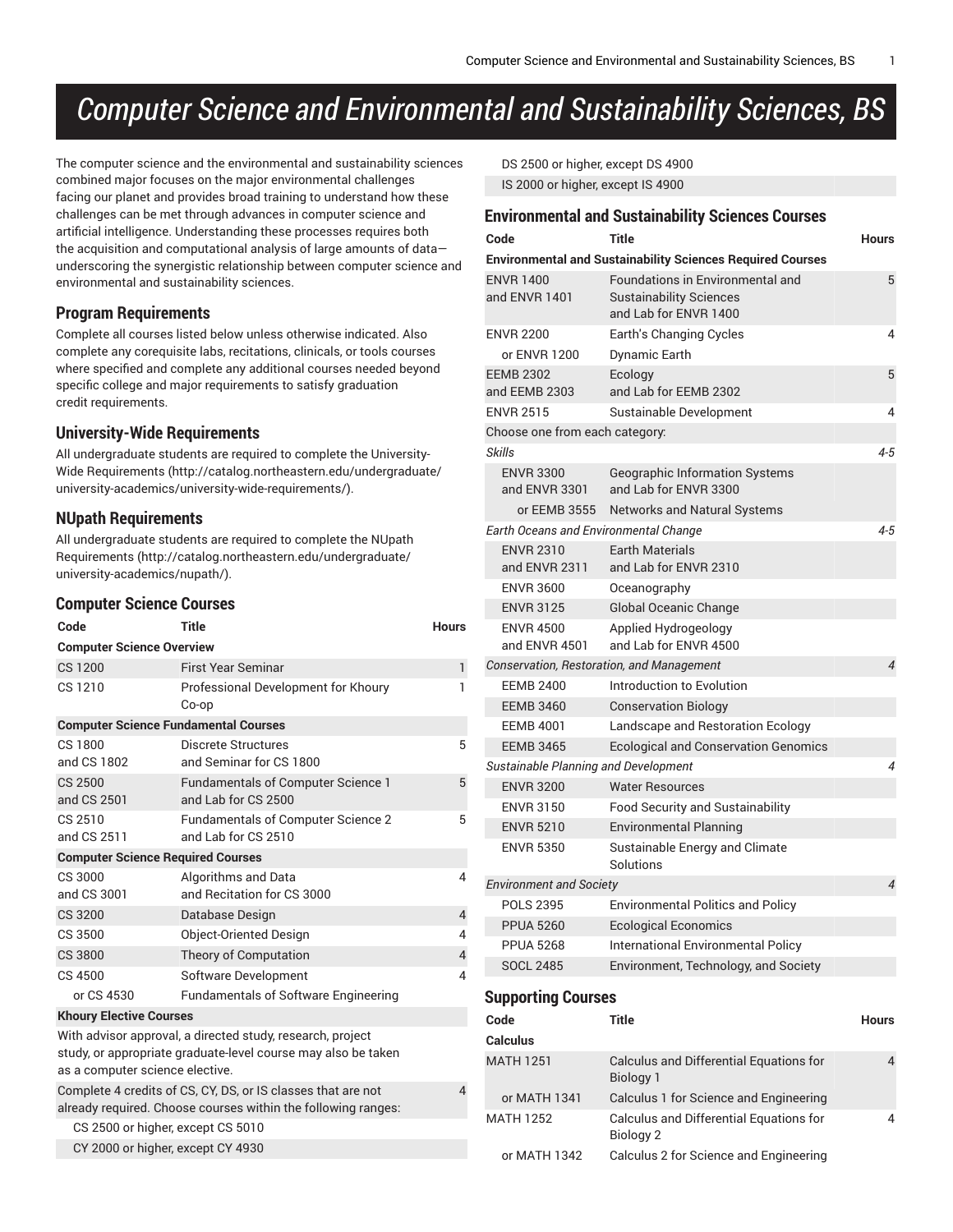#### 2 Computer Science and Environmental and Sustainability Sciences, BS

| <b>MATH 3081</b> |                                    | <b>Probability and Statistics</b>                                                   |              |  |  |
|------------------|------------------------------------|-------------------------------------------------------------------------------------|--------------|--|--|
| Chemistry        |                                    |                                                                                     |              |  |  |
| <b>CHFM 1211</b> | and CHEM 1212<br>and CHEM 1213     | <b>General Chemistry 1</b><br>and Lab for CHEM 1211<br>and Recitation for CHEM 1211 | 5            |  |  |
| <b>CHEM 1214</b> | and CHEM 1215<br>and CHEM 1216     | <b>General Chemistry 2</b><br>and Lab for CHEM 1214<br>and Recitation for CHEM 1214 | 5            |  |  |
|                  | <b>Computing and Social Issues</b> |                                                                                     |              |  |  |
|                  | Complete one of the following:     |                                                                                     | 4            |  |  |
|                  | CY 5240                            | Cyberlaw: Privacy, Ethics, and Digital<br>Rights                                    |              |  |  |
|                  | <b>ENGL 2150</b>                   | Literature and Digital Diversity                                                    |              |  |  |
|                  | <b>HIST 2220</b>                   | <b>History of Technology</b>                                                        |              |  |  |
|                  | <b>INSH 2102</b>                   | Bostonography: The City through Data,<br>Texts, Maps, and Networks                  |              |  |  |
|                  | IS 1300                            | Knowledge in a Digital World                                                        |              |  |  |
|                  | or PHIL 1300                       | Knowledge in a Digital World                                                        |              |  |  |
|                  | PHII 1145                          | <b>Technology and Human Values</b>                                                  |              |  |  |
|                  | <b>SOCL 1280</b>                   | The Twenty-First-Century Workplace                                                  |              |  |  |
|                  | <b>SOCL 4528</b>                   | <b>Computers and Society</b>                                                        |              |  |  |
|                  |                                    | <b>Computer Science English Requirement</b>                                         |              |  |  |
| Code             |                                    | <b>Title</b>                                                                        | <b>Hours</b> |  |  |
|                  | Oallana Wuiting                    |                                                                                     |              |  |  |

| <b>First-Year Writing</b>                                | $\overline{4}$                                                               |
|----------------------------------------------------------|------------------------------------------------------------------------------|
| First-Year Writing for Multilingual Writers              |                                                                              |
|                                                          |                                                                              |
|                                                          | 4                                                                            |
| Advanced Writing in the Technical<br>Professions         |                                                                              |
| Advanced Writing in the Sciences                         |                                                                              |
| Interdisciplinary Advanced Writing in<br>the Disciplines |                                                                              |
|                                                          | <b>Advanced Writing in the Disciplines</b><br>Complete one of the following: |

#### **Integrative Requirement**

| Code                                                                                                  | Title                                                         | <b>Hours</b> |  |  |
|-------------------------------------------------------------------------------------------------------|---------------------------------------------------------------|--------------|--|--|
| Complete one of the following:                                                                        |                                                               |              |  |  |
| <b>ENVR 4050</b>                                                                                      | Solving Emerging Environmental<br>Challenges through Capstone |              |  |  |
| <b>ENVR 4971</b>                                                                                      | Junior/Senior Honors Project 2                                |              |  |  |
| <b>ENVR 4997</b>                                                                                      | <b>Senior Thesis</b>                                          |              |  |  |
| CS 4991                                                                                               | Research                                                      |              |  |  |
| <b>Required General Electives</b>                                                                     |                                                               |              |  |  |
| Code                                                                                                  | Title                                                         | <b>Hours</b> |  |  |
| Complete 20 credits of general electives.                                                             |                                                               | 20           |  |  |
| <b>Khoury College GPA Requirement</b><br>Minimum 2.000 GPA required in all CS, DS, CY, and IS courses |                                                               |              |  |  |
| <b>NUpath Requirements Satisfied</b>                                                                  |                                                               |              |  |  |

• Engaging with the Natural and Designed World

Conducting Formal and Quantitative Reasoning

• Analyzing and Using Data Writing in the First Year • Advanced Writing in the Disciplines • Writing-Intensive in the Major Demonstrating Thought and Action in a Capstone

Integrating Knowledge and Skills Through Experience is satisfied through co-op.

### **Program Requirement**

136 total semester hours required

## **Plan of Study Sample Patterns**

## **Four Years, Two Co-ops in Summer 2/Fall**

**Year 1**

| Fall                                                                   |    | <b>Hours Spring</b>                                               |                | <b>Hours Summer 1</b>  |                | <b>Hours Summer 2</b> | <b>Hours</b>   |
|------------------------------------------------------------------------|----|-------------------------------------------------------------------|----------------|------------------------|----------------|-----------------------|----------------|
| CS 1200                                                                |    | 1 CS 2510<br>and CS 2511                                          |                | 5 CS 3500              |                | 4 Elective            | 4              |
| <b>CS 1800</b><br>and CS 1802                                          |    | 5 CS 3200                                                         |                | 4 Elective             |                | 4 Elective            | $\overline{4}$ |
| CS 2500<br>and CS 2501                                                 |    | 5 ENVR 2200                                                       | 4              |                        |                |                       |                |
| <b>ENGW 1111</b>                                                       |    | 4 ENVR skills<br>course                                           | $\overline{4}$ |                        |                |                       |                |
| <b>ENVR 1400</b><br>and<br><b>ENVR 1401</b>                            | 5  |                                                                   |                |                        |                |                       |                |
|                                                                        | 20 |                                                                   | 17             |                        | 8              |                       | 8              |
| Year 2                                                                 |    |                                                                   |                |                        |                |                       |                |
| Fall                                                                   |    | <b>Hours Spring</b>                                               |                | <b>Hours Summer 1</b>  |                | <b>Hours Summer 2</b> | <b>Hours</b>   |
| <b>CHEM 1211</b><br>and<br><b>CHEM 1212</b><br>and<br><b>CHEM 1213</b> |    | 5 CHEM 1214<br>and<br><b>CHEM 1215</b><br>and<br><b>CHEM 1216</b> |                | 5 MATH 1252<br>or 1342 |                | 4 Co-op               |                |
| <b>EEMB 2302</b><br>and<br><b>EEMB 2303</b>                            |    | 5 MATH 1251<br>or 1341                                            |                | 4 Elective             | $\overline{4}$ |                       |                |
| CS 3000                                                                |    | 4 ENVR Earth<br>oceans<br>course                                  | $\overline{4}$ |                        |                |                       |                |
| <b>ENVR 2515</b>                                                       |    | 4 Khoury<br>elective                                              | $\overline{4}$ |                        |                |                       |                |
|                                                                        |    | CS 1210                                                           | 1              |                        |                |                       |                |
|                                                                        | 18 |                                                                   | 18             |                        | 8              |                       | 0              |
| Year <sub>3</sub>                                                      |    |                                                                   |                |                        |                |                       |                |
| Fall                                                                   |    | <b>Hours Spring</b>                                               |                | <b>Hours Summer 1</b>  |                | <b>Hours Summer 2</b> | <b>Hours</b>   |
| Co-op                                                                  |    | CS 3800                                                           |                | 4 MATH 3081            |                | 4 Co-op               |                |
|                                                                        |    | <b>ENVR</b><br>conservation<br>course                             |                | 4 ENGW 3302            | $\overline{4}$ |                       |                |
|                                                                        |    |                                                                   |                |                        |                |                       |                |